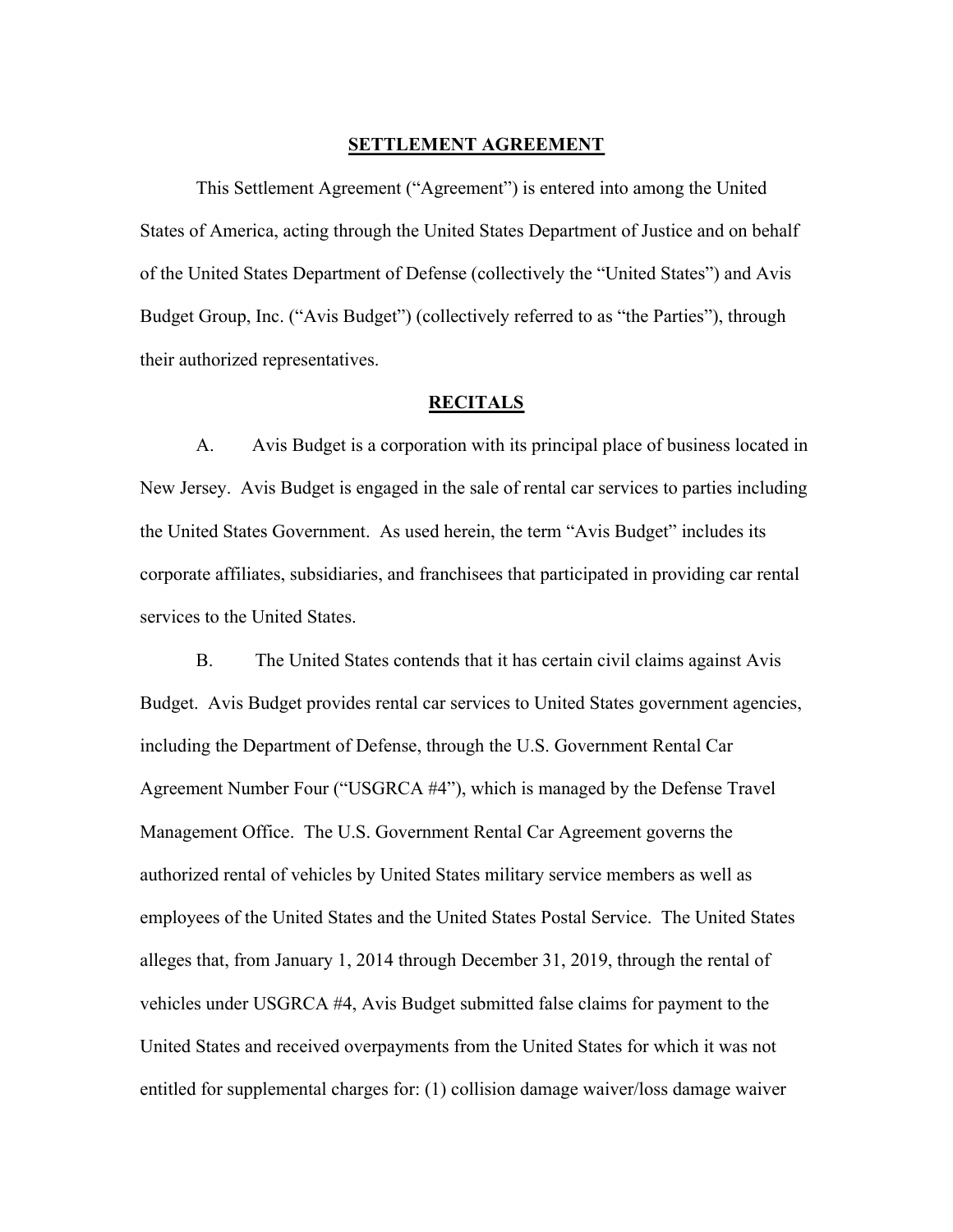("CDW/LDW"); (2) supplemental liability coverage (also called "additional liability insurance" by the Avis brand of Avis Budget) ("SLC/ALI"); (3) personal accident insurance ("PAI"); (4) personal effects coverage (also called "personal effects protection" and "personal effects" by both the Avis and Budget brands of Avis Budget ("PEC/PEP"), and (5) late turn in fees ("LTIF"). The United States further alleges that Avis Budget made false claims and received overpayments for CDW/LDW and SLC/ALI because those coverages were already included in the governmental rental rate under the USGRCA #4 and should not have been included a second time. The United States further alleges that the false claims for PAI, PEC/PEP, and LTIF were impermissible charges under the terms of USGRCA #4. The conduct described in this paragraph is referred to below as the "Covered Conduct".

 C. This Settlement Agreement is neither an admission of liability by Avis Budget nor a concession by the United States that its claims are not well founded.

 To avoid the delay, uncertainty, inconvenience, and expense of protracted litigation of the above claims, and in consideration of the mutual promises and obligations of this Settlement Agreement, the Parties agree and covenant as follows:

#### **TERMS AND CONDITIONS**

 1. Avis Budget shall pay to the United States Ten Million, One Hundred Thousand dollars (\$10,100,000.00) ("Settlement Amount"), of which Six Million, Seven Hundred Thirty Two Thousand, Six Hundred Sixty dollars (\$6,732,660.00) is restitution, by electronic funds transfer pursuant to written instructions to be provided by the United States Attorney's Office for the District of New Jersey no later than 30 days after the Effective Date of this Agreement.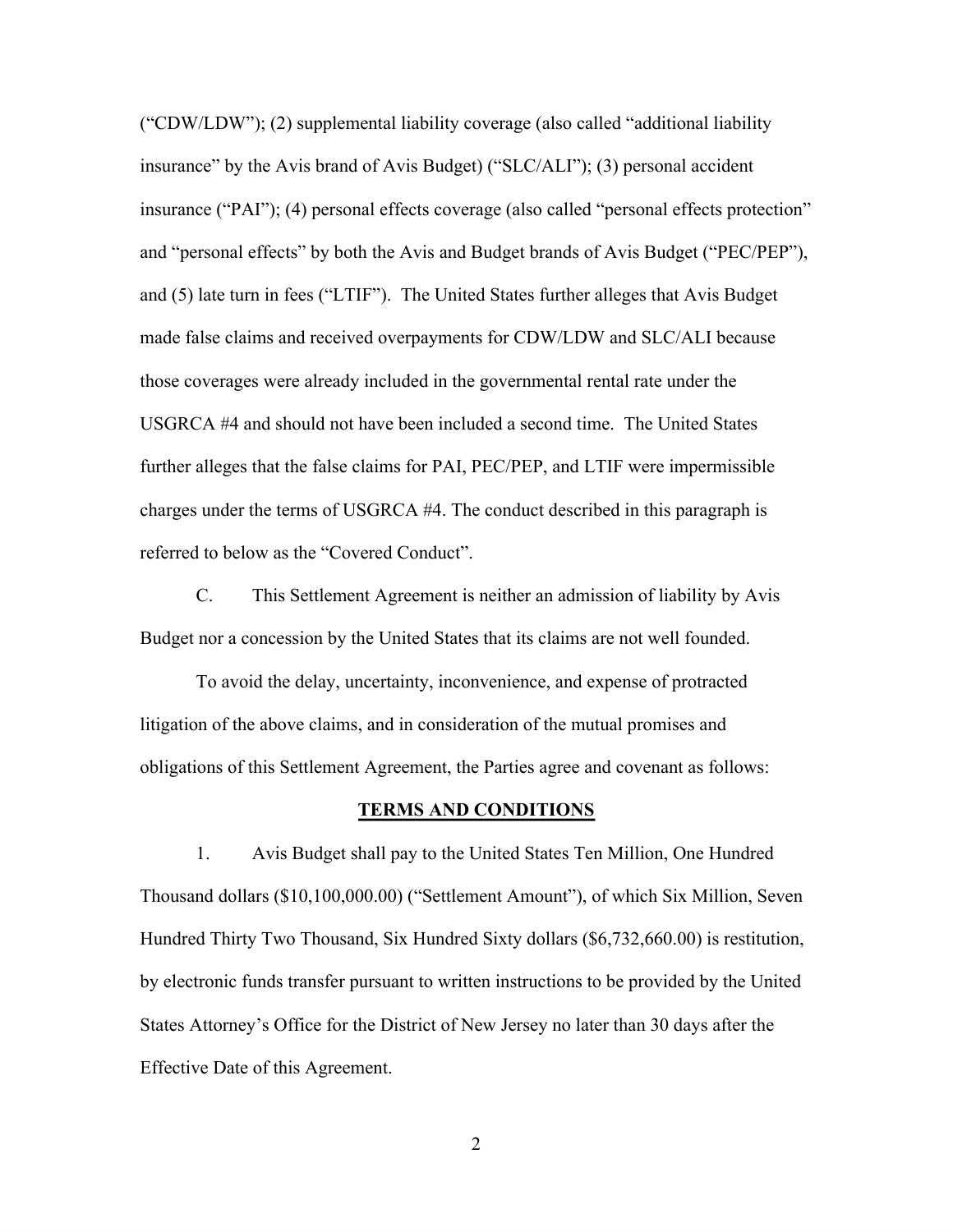2. Subject to the exceptions in Paragraph 3 (concerning reserved claims) below, and conditioned upon the United States' receipt of the Settlement Amount, the United States releases Avis Budget from any civil or administrative monetary claim the United States has for the Covered Conduct under the False Claims Act, 31 U.S.C. §§ 3729-3733; the Program Fraud Civil Remedies Act, 31 U.S.C. §§ 3801-3812; or the common law theories of breach of contract, payment by mistake, unjust enrichment, restitution, quantum meruit, and fraud.

 3. Notwithstanding the release given in Paragraph 2 of this Agreement, or any other term of this Agreement, the following claims and rights of the United States are specifically reserved and are not released:

- a. Any liability arising under Title 26, U.S. Code (Internal Revenue Code);
- b. Any criminal liability;
- c. Except as explicitly stated in this Agreement, any administrative liability or enforcement right, including the suspension and debarment rights of any federal agency;
- d. Any liability to the United States (or its agencies) for any conduct other than the Covered Conduct;
- e. Any liability based upon obligations created by this Agreement; and
- f. Any liability of individuals.

 4. Avis Budget waives and shall not assert any defenses Avis Budget may have to any criminal prosecution or administrative action relating to the Covered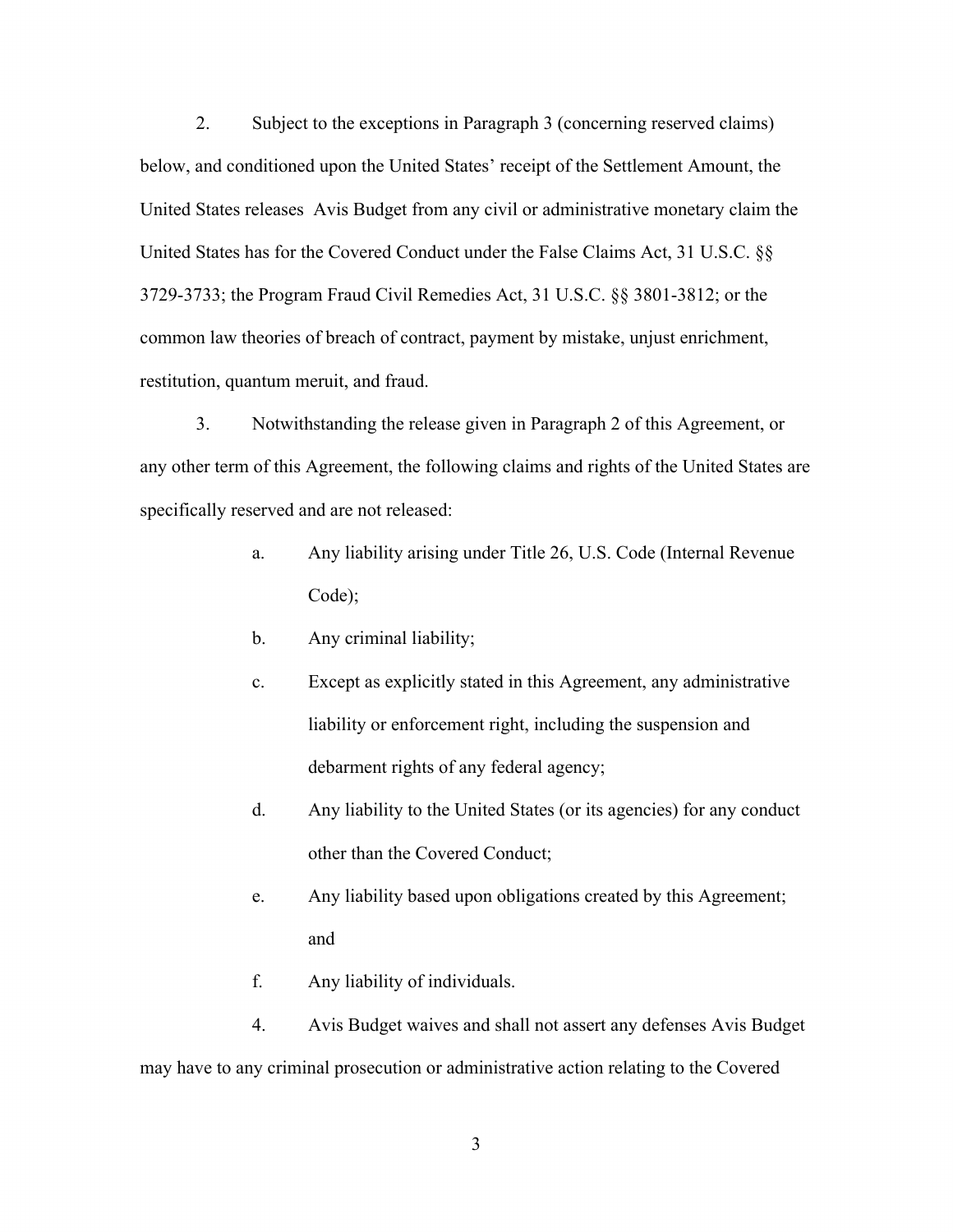Conduct that may be based in whole or in part on a contention that, under the Double Jeopardy Clause in the Fifth Amendment of the Constitution, or under the Excessive Fines Clause in the Eighth Amendment of the Constitution, this Agreement bars a remedy sought in such criminal prosecution or administrative action.

 5. Avis Budget fully and finally releases the United States, its agencies, officers, agents, employees, and servants, from any claims (including attorneys' fees, costs, and expenses of every kind and however denominated) that Avis Budget has asserted, could have asserted, or may assert in the future against the United States, its agencies, officers, agents, employees, and servants, related to the Covered Conduct and the United States' investigation and prosecution thereof.

6. Avis Budget agrees to the following:

a. Unallowable Costs Defined: All costs (as defined in the Federal Acquisition Regulation, 48 C.F.R. § 31.205-47) incurred by or on behalf of Avis Budget, and its present or former officers, directors, employees, shareholders, and agents in connection with:

- (1) the matters covered by this Agreement;
- (2) the United States' audit(s) and civil investigation of the matters covered by this Agreement;
- (3) Avis Budget's investigation, defense, and corrective actions undertaken in response to the United States' audit(s) investigation in connection with the matters covered by this Agreement (including attorneys' fees);
- (4) the negotiation and performance of this Agreement;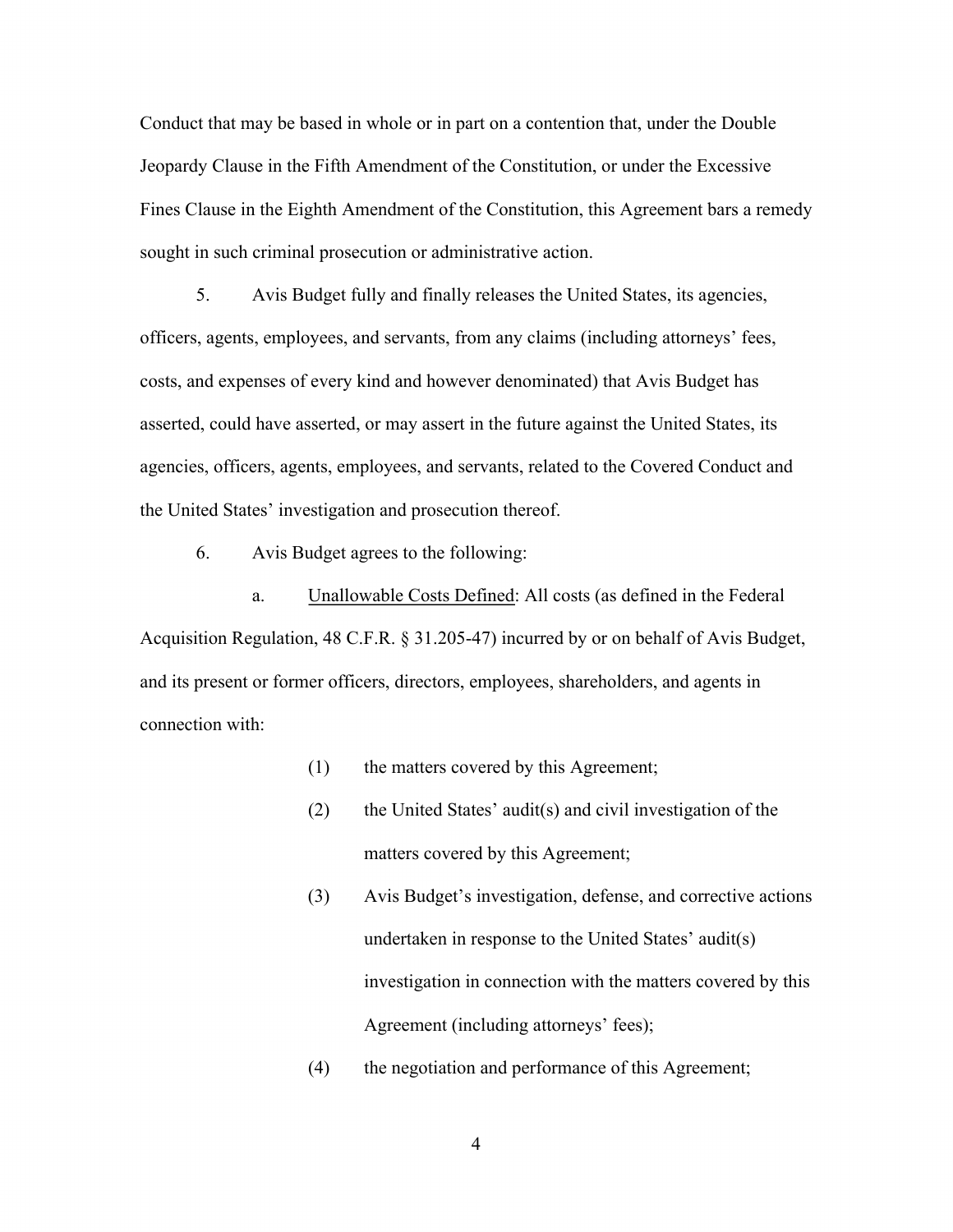(5) the payment Avis Budget makes to the United States pursuant to this Agreement,

are unallowable costs for government contracting purposes (hereinafter referred to as Unallowable Costs).

 b. Future Treatment of Unallowable Costs: Unallowable Costs will be separately determined and accounted for by Avis Budget, and Avis Budget shall not charge such Unallowable Costs directly or indirectly to any contract with the United States.

### c. Treatment of Unallowable Costs Previously Submitted for

Payment: Within 30 days of the Effective Date of this Agreement, Avis Budget shall identify and repay by adjustment to future claims for payment or otherwise any Unallowable Costs included in payments previously sought by Avis Budget or any of its subsidiaries or affiliates from the United States. Avis Budget agrees that the United States, at a minimum, shall be entitled to recoup from Avis Budget any overpayment plus applicable interest and penalties as a result of the inclusion of such Unallowable Costs on previously-submitted requests for payment. The United States, including the Department of Justice and/or the affected agencies, reserves its rights to audit, examine, or re-examine Avis Budget's books and records and to disagree with any calculations submitted by Avis Budget or any of its subsidiaries or affiliates regarding any Unallowable Costs included in payments previously sought by Avis Budget, or the effect of any such Unallowable Costs on the amount of such payments.

 7. This Agreement is intended to be for the benefit of the Parties only. The Parties do not release any claims against any other person or entity.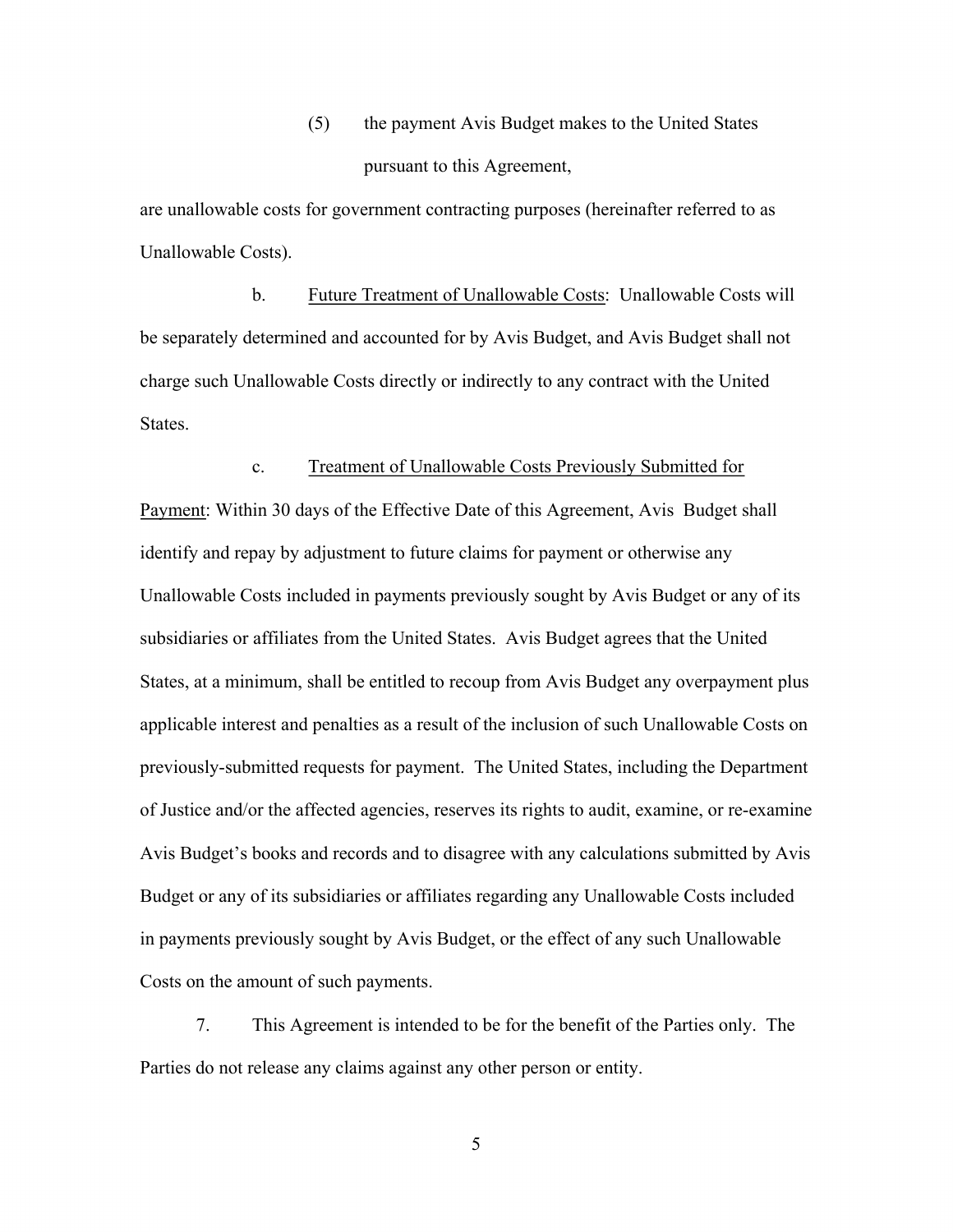8. Each Party shall bear its own legal and other costs incurred in connection with this matter, including the preparation and performance of this Agreement.

 9. Each Party and signatory to this Agreement represents that it freely and voluntarily enters into this Agreement without any degree of duress or compulsion.

 10. This Agreement is governed by the laws of the United States. The exclusive venue for any dispute relating to this Agreement is the United States District Court for the District of New Jersey. For purposes of construing this Agreement, this Agreement shall be deemed to have been drafted by all Parties to this Agreement and shall not, therefore, be construed against any Party for that reason in any subsequent dispute.

 11. This Agreement constitutes the complete agreement between the Parties. This Agreement may not be amended except by written consent of the Parties.

 12. The undersigned counsel represent and warrant that they are fully authorized to execute this Agreement on behalf of the persons and entities indicated below.

 13. This Agreement may be executed in counterparts, each of which constitutes an original and all of which constitute one and the same Agreement.

 14. This Agreement is binding on Avis Budget's successors, transferees, heirs, and assigns.

 15. All Parties consent to the United States' disclosure of this Agreement, and information about this Agreement, to the public.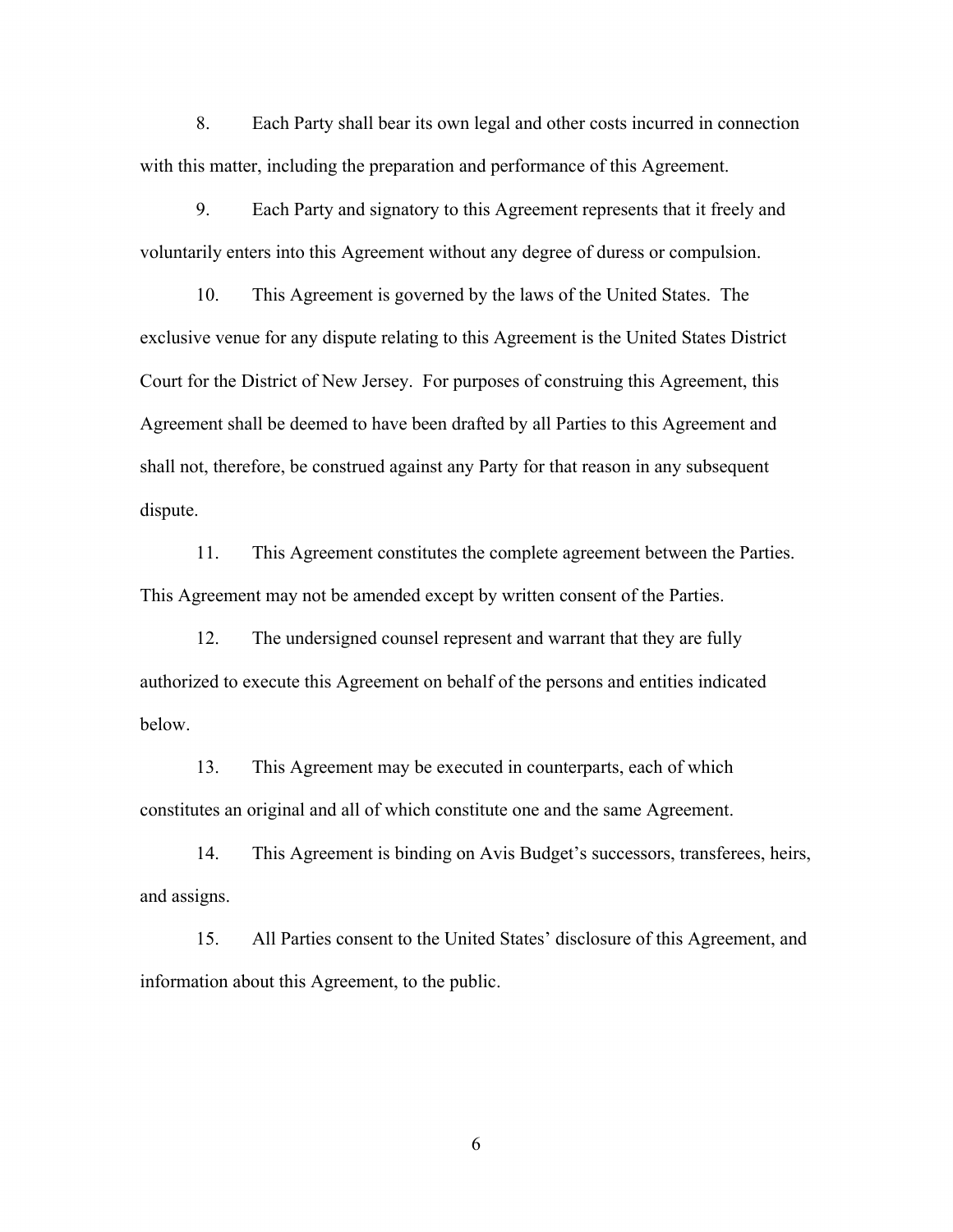This Agreement is effective on the date of signature of the last signatory to 16. the Agreement ("Effective Date of this Agreement"). Facsimiles of signatures shall constitute acceptable, binding signatures for purposes of this Agreement.

# THE UNITED STATES OF AMERICA

DATED:  $6/10/3021$ 

BY:

MARK C. ORLOWSKI Assistant U.S. Attorney U.S. Attorney's Office District of New Jersey

APPROVED: mar LOOM

BERNARD J. COONEY Chief, Government Fraud Unit United States Attorney's Office District of New Jersey

APPROVED:

RACHAEL AL HONIG **Acting United States Attorney** U.S. Attorney's Office District of New Jersey

108704059.1